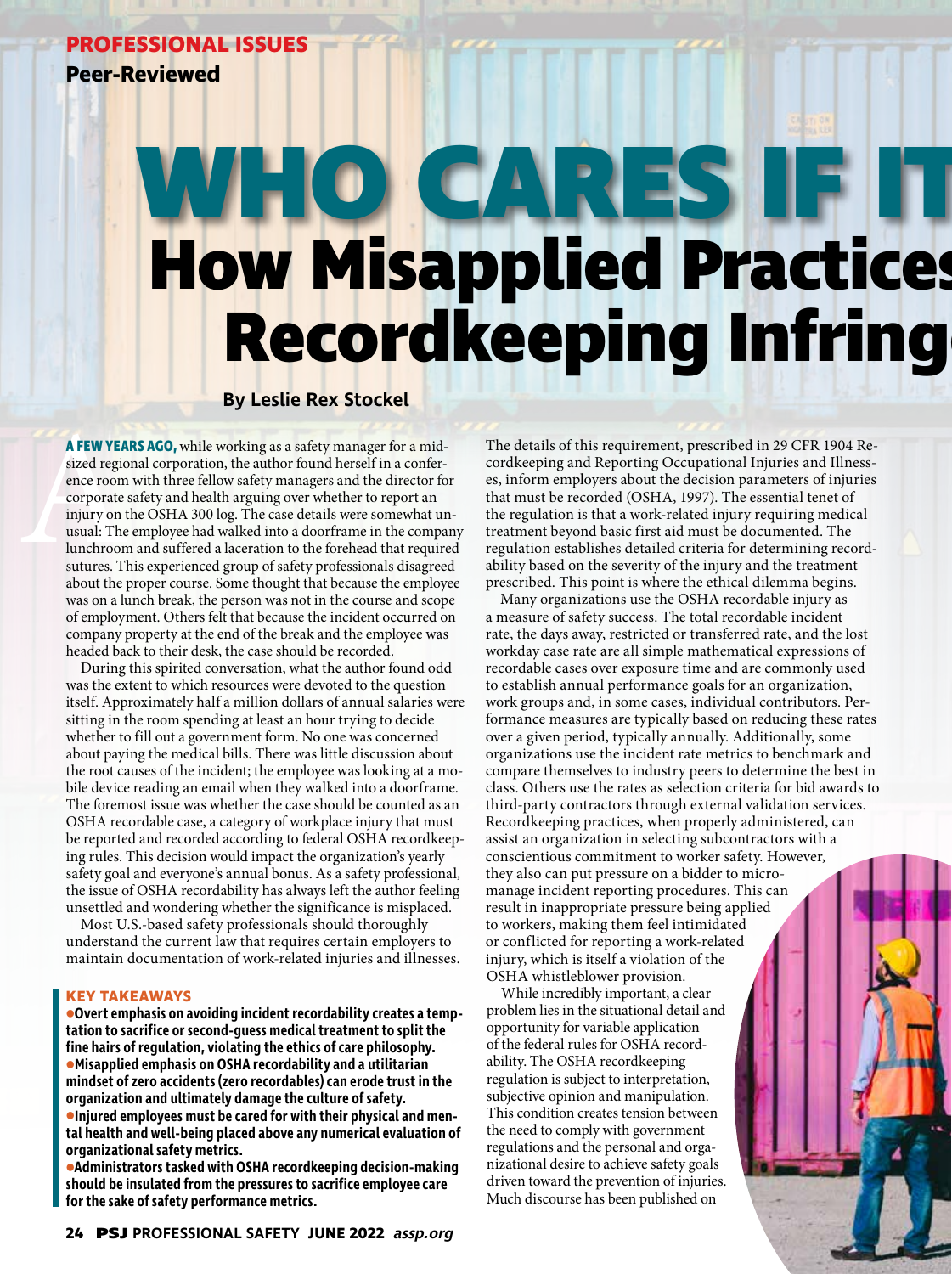# **SRRECORDA How Misapplied Practices in OSHA Injury & Illness e on the Ethics of Care**

the low efficacy of lagging indicators for safety performance, and many organizations adopt a "zero accidents" rhetorical mantra, which, in reality, can mean zero recordables (Clemens, 2005).

This practice creates a dilemma for the professional tasked with the administrative upkeep of the required OSHA documentation (the OSHA 300 log) and is often the mediator between compliance with the regulatory rules and accomplishing the organizational goals. Additionally, extensive time and resources can be expended by practitioners in arbitrating questionable cases of whether to record or not to record. These resources are, therefore, not being directed toward actual field risk identification, assessment and mitigation.

While much discussion has taken place in publications and social media discourse relative to specific interpretations and application of the federal OSHA recordkeeping rules outlined in 29 CFR 1904, what has not been addressed in much detail is the relevance and propriety of using these data as ethical measures of safety success. Recent scholarship has questioned the statistical validity of the rate calculations as legitimate measurement devices (Hallowell et al., 2021). The following literature review conducted among prevailing industrial safety journals revealed little information on the ethical practice of injury and illness recordkeeping, revealing a gap in the scholarly field that this article seeks to fill.

Risk communication and workplace ethics is an established area of scholarly rhetorical inquiry. While ethics in workplace safety has been discussed by both practitioners and scholars, the topic has mostly been framed in a broader context of Aristotelian and utilitarian expediency and normative deontological virtue, which informs a fundamental tenet that protecting workers from harm is the right and ethical position. This critique seeks to evaluate the practice of applying the OSHA recordkeeping rules against a more modern ethical framework: the ethics of care. It will situate the misapplication of the OSHA recordkeeping outcomes and organizational performance metrics as an infringement of the care ethics philosophy. As a result of this work, safety scholars and practitioners can apply a different and more applicable ethical framework to their decision-making surrounding injury case management.

# **OSHA Recordkeeping: A Necessary Evil?**

In 1971, following the passage of the OSH Act of 1970, OSHA published the occupational injury and illness recording and reporting regulation, 29 CFR Part SAMI SERT/E+/GETTY IMAGES

1904. The injury and illness records were initially intended to have three purposes. First, they were intended to raise employer and employee awareness of the types of injuries and illnesses occurring to enable employers to correct hazardous workplace conditions. Second, they were intended to provide OSHA compliance staff with information to facilitate safety and health inspections. The third purpose was to produce aggregate statistical data on workplace injuries and illnesses for research, public information and targeted compliance interventions (OSHA, 1997).

In the early years, no specific guidance was provided on definitions of terms such as "work-related," "first aid" and "medical treatment," so the Bureau of Labor Statistics, tasked by OSHA with data collection and analysis, provided supplemental instructions. Over the years, the definitions have been revised and clarified many times, codifying specific definitions in regulations and compulsory guidance through official interpretation.

Besides the need for unambiguous definitions of terms, especially those relative to recordkeeping decision points, the chief criticism of the OSHA recordkeeping rule is that it results in underreporting of injuries and illnesses. In the mid-1980s and again in 2011, OSHA reviews discovered significant instances of underreporting. Several studies conducted during this same period, both from government-driven and independent, nonprofit organizations, found weaknesses in the structure of the recordkeeping system and made recommendations for improvement. In 1990, the U.S. Government Accounting Office found significant employer underreporting and cited reasons for this underreporting as 1. intentional underrecording in response to OSHA inspection policies or employer safety competitions; 2. unintentional underrecording because of a lack of understanding of the recording and reporting system; and 3. inaccurate recordkeeping because of the lack of priority placed on recordkeeping by employers caused by a lack of appropriate supervision of recordkeepers (OSHA, 1996).

In 1997 and again in 2001, OSHA revised the rule to incorporate changes recommended by these studies, amending and clarifying the definitions of those parameters used in recordability decision-making and reiterating that the intent of the system was for OSHA's purposes, which included macroanalysis of injury and illness data for specified industries and targeted enforcement efforts (OSHA, 1997; 2001a). Furthermore, in 2012 OSHA issued an enforcement memorandum stating that "workplace policies and practices that could discourage [injury] reporting . . . could constitute unlawful discrimination and a violation of [the OSH Act]" (OSHA, 2012). Furthermore, OSHA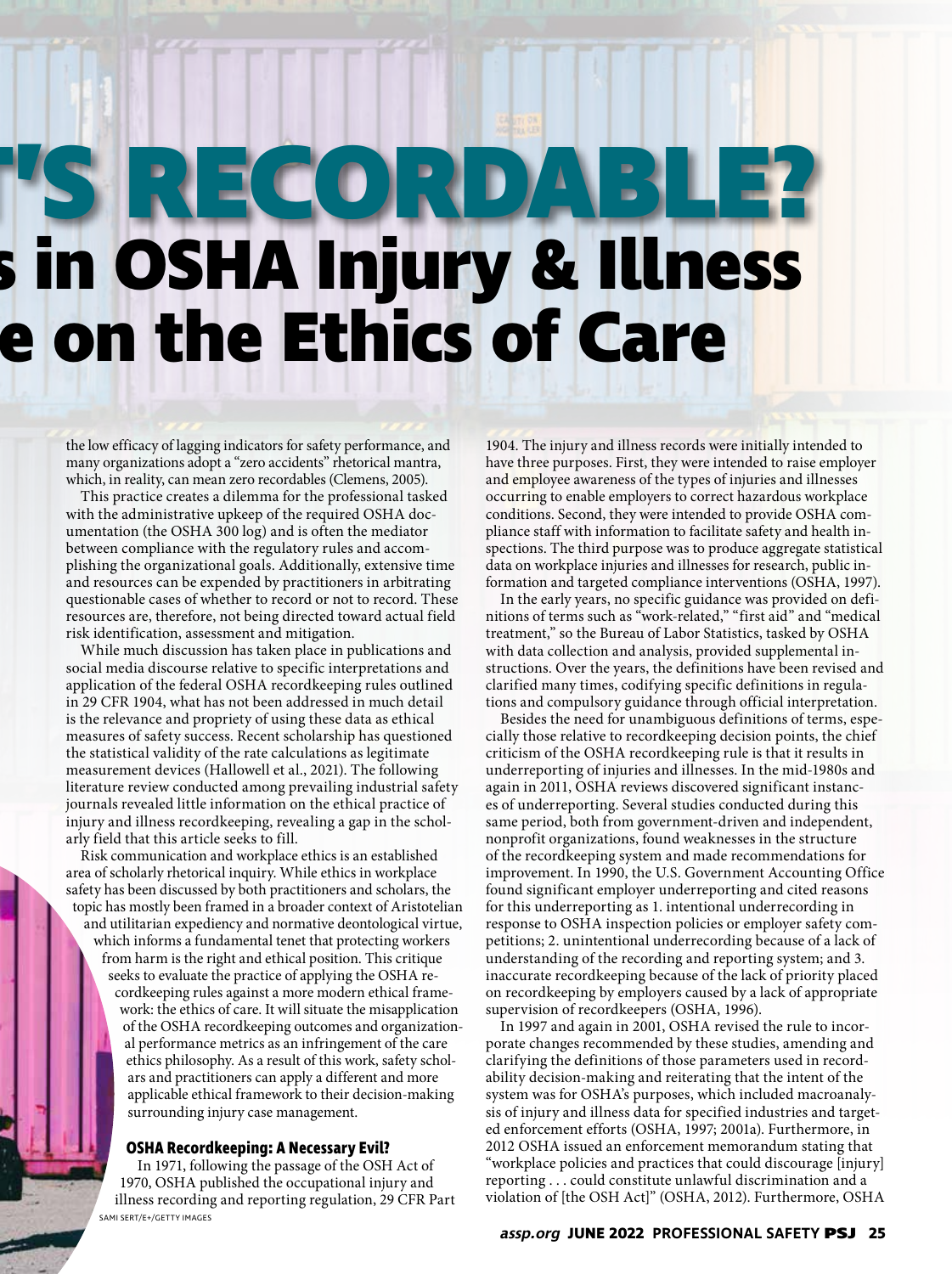has indicated that it intends to pursue even greater employer reporting obligations in the future, which could further exacerbate the problem.

### **To Record or Not to Record**

A primary ethical decision point in the recordkeeping system is accepting an injury as a work-related event. In the regulatory text, the term "work-related" is defined as:

An event or exposure in the work environment [that] either caused or contributed to the resulting condition or significantly aggravated a preexisting injury or illness. Work-relatedness is presumed for injuries and illnesses resulting from events or exposures occurring in the work environment. (OSHA, 2001b)

While this definition seems simple upon initial evaluation, it can be complex in application, with many nuances and potential inconsistencies based on specific scenarios. In the initial example of the employee who suffered a laceration after walking into a doorframe, the primary point of debate was whether the case was work-related at all. The regulation includes exemption language for incidents that occur on personal time including lunch, but also requires that the case be recorded if the employee was situated in the physical work environment or performing a work-related task, even if it occurs during personal time.

Adding to this confusion is the issue of compensability under the local workers' compensation system. What may be compensable may or may not be recordable depending on where the employee works. Blurred lines between telework and the home office environment have clouded this issue even further. The rules for OSHA recordkeeping and specific workers' compensation coverage are unique, and each case must be adjudicated individually and separately. The only issue held in common between these two systems is that a work-related injury allegedly occurred. A 2014 study of employer recordkeeping practices found that noncompliance with OSHA regulations was connected to workers' compensation administrative practices primarily due to confusion between the eligibility criteria defined in each system (Wuellner & Bonauto, 2014). Furthermore, this study also identified the practice of using injury and illness data in workplace safety awards programs and measuring job performance as likely motivators of underreporting.

A second problematic ethical decision point in the recording system is determining medical or first aid treatment. This difference in the severity threshold for recording injuries and illnesses is based on the particular phrasing of Section  $8(c)(2)$  of the OSH Act, which states:

The Secretary . . . shall prescribe regulations requiring employers to maintain accurate records of, and to make periodic reports on, work-related deaths, injuries and illnesses other than minor injuries requiring only first aid treatment and which do not involve medical treatment, loss of consciousness, restriction of work or motion, or transfer to another job. (OSH Act of 1970)

In the author's view, the definitions of first aid and medical treatment are key to the OSHA recordkeeping scheme and are the criteria most frequently evaluated by administrators when deciding whether a given work-related injury must be recorded. OSHA has attempted to simplify these definitions of the terms "medical treatment" and "first aid" by establishing a finite list of 14 specific treatments considered first aid, then determining that any treatment not listed is considered medical treatment.

For example, nonprescription medications such as over-thecounter pain relievers are considered first aid treatment and are not recordable. However, if a physician prescribes a higher dosage of the same pain reliever, the treatment is considered medical and must be recorded (OSHA, 1997). This issue has been contentious and controversial. In the 2001 public comment on proposed revisions to the regulation, many commenters stated that the definitions and criteria for discernment between first aid and medical treatment were vague and did not reflect ongoing changes and innovations in medical treatment protocols adopted by the healthcare industry (OSHA, 2001a).

Employers typically use medical case management to control medical costs and monitor employee recuperation after an injury. These practices are valuable when assisting employees with ongoing treatments and rehabilitation after a severe injury. However, Fagan and Hodgson (2017) found that medical case management practices in the poultry industry, specifically those in on-site medical units such as an in-plant clinic, represented a significant cause of underreporting and underrecording of OSHA recordable cases. Additionally, in their study, Fagan and Hodgson found through employee interviews that employers' disciplinary and absentee programs had the most significant adverse effect on injury reporting. Furthermore, more unrecorded and underrecorded cases were identified in establishments with low injury rates than those with medium injury rates (Fagan & Hodgson, 2017), demonstrating that an overemphasis on numerical performance objectives impacts the process.

#### **Ethics in Safety**

A review of available literature showed that discussions of ethics in safety, whether scholarly or applied, have historically been broad-based and focused on the fundamental rhetorical argument that protecting workers is ethical and moral. Even the OSH Act establishes that employees have a fundamental and humanistic right to be protected from harm in their workplace (OSH Act of 1970). The foundation of ethics in the safety profession can be connected to professional practices of organizations such as the BCSP (2020). Code of Ethics and the ASSP (2012) Code of Professional Conduct. Both documents represent fundamental Kantian normative principles of honesty, fairness, truthfulness and integrity, informed by Aristotelean virtue ethics. For example, the BCSP Code of Ethics states that safety professionals must "be honest, fair and impartial; act with responsibility and integrity," and the ASSP Code of Professional Conduct states, "In all professional relationships, treat others with respect, civility and without discrimination."

Safety professionals often face a tension between their own ethical and moral codes and the organizational constraints placed upon them (Wachter, 2011). Parboteeah and Kapp (2008) found that principled local ethical climates represent an ideal environment to foster sustained organizational safety performance and that promulgating societal safety laws and regulations may not be directly relevant to safety performance. Safety ethics heretofore has focused more on utilitarianism (a means to an end), Kantian obligation (the right thing to do) and egalitarian justice (compliance with rules).

## **What Is the Ethics of Care?**

The fundamental philosophy of the ethics of care differs from traditional deontological ethical principles in that it places moral significance on the interdependencies of relationships and provides the ethical motive of the act and not the utilitarian means or ends that justify it. While still considered a normative theory,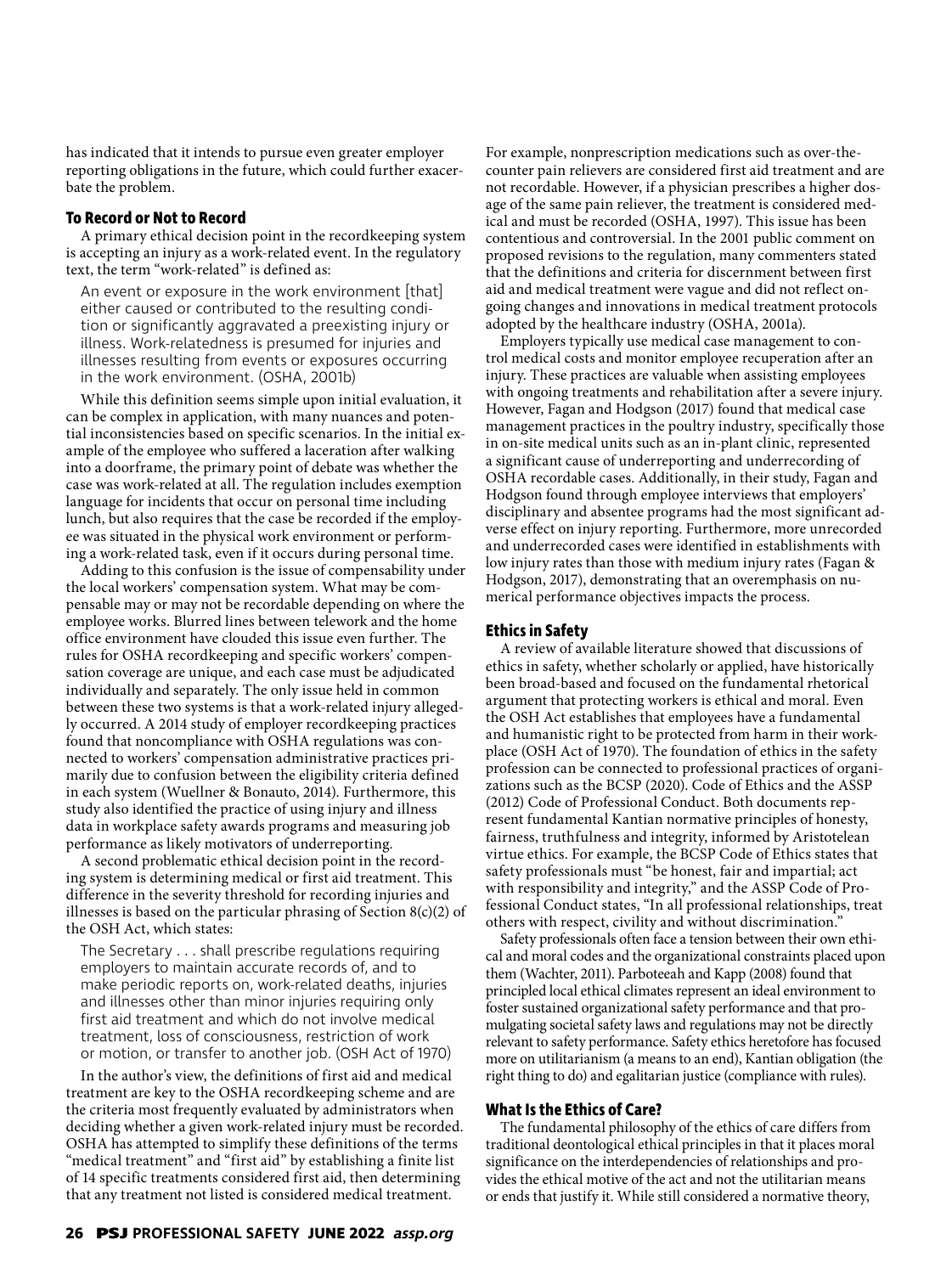care ethics was developed initially as a power contrast to the moral theories of Kantian deontology and utilitarian consequentialism. However, it bears some resemblance with moral theories such as Aristotelian virtue ethics and Confucianism (Colton & Holmes, 2018; Duffy, 2014). One early seminal use of the term "care ethics" was that the care perspective was a different but equally legitimate form of moral reasoning and established that two parties in a caring relationship (the one caring and the cared for) is an ethical ground (Gilligan, 1993). Gilligan affirmed that both parties have

some form of obligation to care reciprocally and meet the other morally, although not necessarily in the same manner (Engster & Hamington, 2015). Care ethics requires a foundation of trust, an essential relation between particular persons, as the fundamental concept of morality (Baier, 1986). Contemporary philosophers view care ethics as the most basic moral value in that a caring person, motivated to care for others, can participate in practical, ethical caring practices (Held, 2006). In comparison, traditional egalitarian theories of justice, which depend on fundamental principles and practices of care through autonomy

without supplementation, undermine themselves (Kittay, 2011). Ruddick (2009) describes ethics of care as an ethos defined in opposition to justice, a kind of labor, and a special relationship, most often defined as a practice, value, disposition or virtue. Furthermore, Ruddick held that care ethics is frequently portrayed as an overlapping set of concepts: a species of activity that includes performances to maintain, contain and repair the world so that beings can live in it as well as possible. Care can also be understood as virtuous motives or communicative skills. Sander-Staudt (2021) cites Rachels (1999), McLaren (2001) and Halwani (2003) and describes the ethics of care as performative actions that involve maintaining and meeting the needs of oneself and others. Affirming the importance of caring motivation, emotion and the body in moral deliberation and reasoning ascribes an element of dignity and interdependence between persons (Sander-Staudt, 2021). Finally, the ethics of care encourages people to evaluate their caring for others as an essential dignity of life (Tronto, 1998).

# **How Do These Worlds Collide?**

Incident reporting and investigation are essential components of a robust and effective safety management system in industrial environments. Documenting and analyzing events where system failures occur is necessary to determine root causes that, if modified, would prevent incident recurrence. The practice of evaluating incident data trends is also a critical function that must be conducted to focus attention and resources appropriately. However, the post-incident fact-gathering process can be misguided due to a disproportionate emphasis on recordability prevention via medical case management instead of root-cause analysis and risk mitigation. Safety professionals and medical case managers tasked with administrative upkeep of the mandatory injury documentation are mediators between the egalitarian compliance requirements, the utilitarian goal of determining the incident's root cause, and the ethics of care principle's emotional and physical concern for workers affected by the incident. In poorly managed safety cultures, the incident investigation system can be viewed adversely by employees as an interrogation and blaming process rather than a fact-based, evaluative process. This condition, compounded with an undue emphasis on recordable

avoidance, can explicitly and implicitly communicate to workers that the organizational leadership cares more about the statistical outcomes than the worker's physical and mental well-being. This situation is in violation of the fundamental ethics of care philosophy.

#### **Zero Accidents or Zero Recordables?**

An overt emphasis on avoiding incident recordability, whether implicit or explicit, creates a temptation and pressure by administrators to sacrifice or second-guess medical treatment to split

Injured employees must be cared for with their physical and mental health well-being placed above any numerical evaluation of organizational safety metrics.

the fine hairs of regulatory requirements and exploit loopholes in those rules established by OSHA. Furthermore, safety performance measures focused on the zero-recordable objective represent a utilitarian de jure approach that only superficially boosts the organization's public appearance. This misguided emphasis does little to engage workers in a mutually beneficial culture where they perceive themselves as cared for by leadership and subsequently care about organizational success. This utilitarian mindset can erode trust in the organization and ultimately damage the culture of safety. Organi-

zational leaders have an ethical responsibility to care for their employees. How this protection manifests into action in the workplace requires both emotional concerns for the well-being of others with intentionality of actions and inactions (Ciulla, 2009).

#### **Is There a Better Way?**

OSHA never intended for this reporting and recording system to be used as an internal performance measurement device. As stated in 1971, its original intention was to bring employers' attention to the hazards present in their workplaces and gather statistical data for internal macro trend analysis, resource prioritization and public communications. Furthermore, the practice of using injury statistics as an effective predictor of future incidents has been called into question as having little to an even negative correlation between minor injuries and more significant incidents and fatalities (Busch et al., 2021). A particular flaw in using the recordkeeping system for performance tracking is that recordability criteria do not always equivocate with the actual severity of the incident. It is dependent on the judgment of the medical treatment provider and is easily manipulated by all parties in the process—the injured employee (patient), the medical provider, the medical case manager and the recordkeeping administrator.

#### **We Have to Measure Something**

One of the most common arguments in favor of using the OSHA recordkeeping system as a performance metric is the absence of a more effective and valid measurement tool. Proponents argue that since a federal regulation grounds the process, it provides a level playing field by which all workplaces apply the same set of rules. Furthermore, advocates have positioned that if a company has a robust culture of safety and caring for workers, the negative connotations of injury reporting are moot, and the controversy surrounding OSHA recordkeeping decisions is irrelevant. While this condition is aspirational and provides a legitimate rebuttal, the reality of practice would suggest otherwise. Social media and anecdotal stories reflect that the ethical conflict between recordkeeping and safety metrics persists throughout the safety profession.